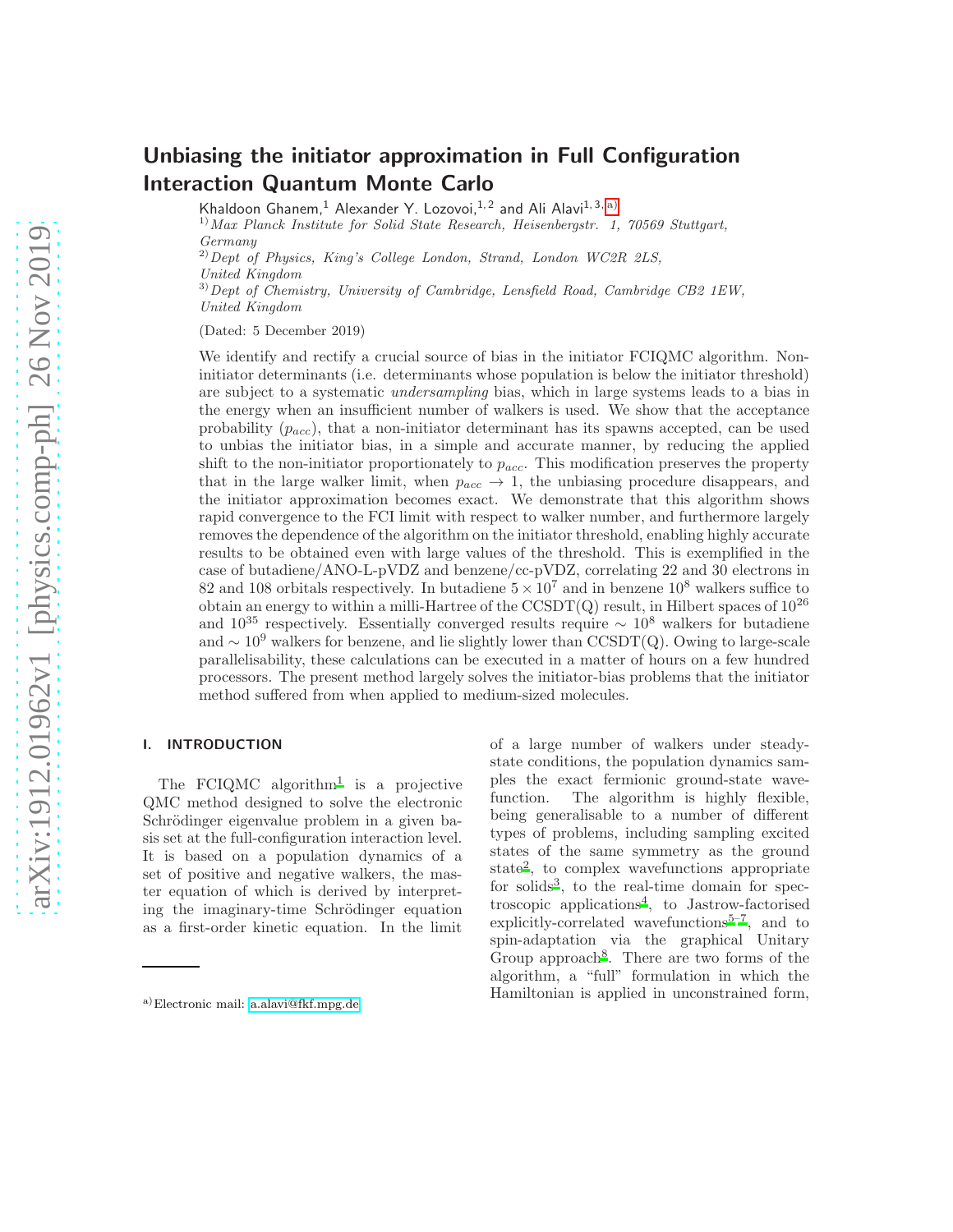and an "initiator" approximation  $(i-FCIQMC)^9$  $(i-FCIQMC)^9$ in which a constraint is applied to the Hamiltonian, to be discussed in detail later.

In its full form, FCIQMC converges without bias onto the ground-state eigenvector of a Hamiltonian, assuming it to be non-degenerate (degenerate or near-degenerate cases are treatable via the excited-state approach). However, the full version of FCIQMC requires a minimum number of walkers to do so - simulations with insufficient numbers of walkers are unable to stably converge onto the exact solution. This number is both system and basis dependent, and is usually found to be smaller than the size of the Hilbert space, implying a lower memory requirement compared to iterative exact diagonalisation. However it is also found to scale with the size of the Hilbert space (for example as the number of electrons is increased), making it impractical for many systems of interest. In other words, the FCIQMC algorithm has an exponential scaling memory requirement, similar to that of iterative methods such as the Lanczos or Davidson algorithms.

The instability observed in the sub-minimum walker regime of the full FCIQMC algorithm is a manifestation of the sign-problem in this method, which has been discussed by Spencer  $et al<sup>10</sup>$  $et al<sup>10</sup>$  $et al<sup>10</sup>$  in terms of competition with the ground state of a different (sign-problem-free) Hamiltonian with off-diagonal elements given by  $-|H|$ , the latter dominating in the sub-critical walker regime. In essence, an insufficient number of walkers means that the walker annihilation events of the algorithm do not occur with sufficient frequency, and the correct permanently established sign-structure of the CI coefficients cannot emerge from the random dynamics of the method. In fact determinants which are not permanently occupied, but are only visited occasionally, fluctuate in sign as they are visited by walkers of either sign. Such signfluctuating determinants are a source of signincoherent noise: their progeny also fluctuate in sign, thereby propagating this noise exponentially. In order to prevent this, in the "initiator" method a constraint is placed on the spawning step of the algorithm. The instan-

taneous distribution of walkers is divided into two (dynamically evolving) sets: those walkers which reside on determinants populated by more than a certain number  $n_a$  of walkers (typically set to 3) are deemed to be "initiators". Such determinants are deemed to have the correct sign, and they are allowed to freely spawn progeny on connected determinants, as dictated by the Hamiltonian. Those walkers which reside on determinants occupied by less than or equal to  $n_a$  walkers are designated as 'non-initiators'. They are allowed to spawn progeny only on already occupied determinants (initiators or noninitiators). In other words, in the initiator approximation certain off-diagonal Hamiltonian matrix elements of low-amplitude determinants are dynamically discarded. (The word dynamical is used to emphasize that, as the distribution of walkers changes from iteration to iteration, the discarded part of the Hamiltonian also changes. It is not a fixed set, determined a priori by a selection criterion). It is found that with this modification, *stable simulations* can be performed at any walker number (however small), thus obviating the memory bottleneck of the full algorithm. However, this comes at the cost of a systematic bias in the computed energy. This "initiator" bias can be made arbitrarily small by increasing the walker number, and indeed the algorithm is designed to revert to the 'full' (i.e. exact) algorithm in the limit of large number of walkers. In practice, for systems up to about 20 electrons, convergence can be achieved with respect to walker number, well before memory requirements have become impractical. However, as the system size grows, it has been found that the convergence with respect to walker number slows down, such that it becomes practically impossible to converge to the exact FCI limit.

In this paper we show that the initiator bias can be easily rectified as the simulation proceeds, enabling convergence to the FCI limit with relatively small number of walkers, several orders of magnitude fewer than that required by the initiator method or the full FCIQMC method. The methodology yields not only nearexact FCI-level energies, but also the reduced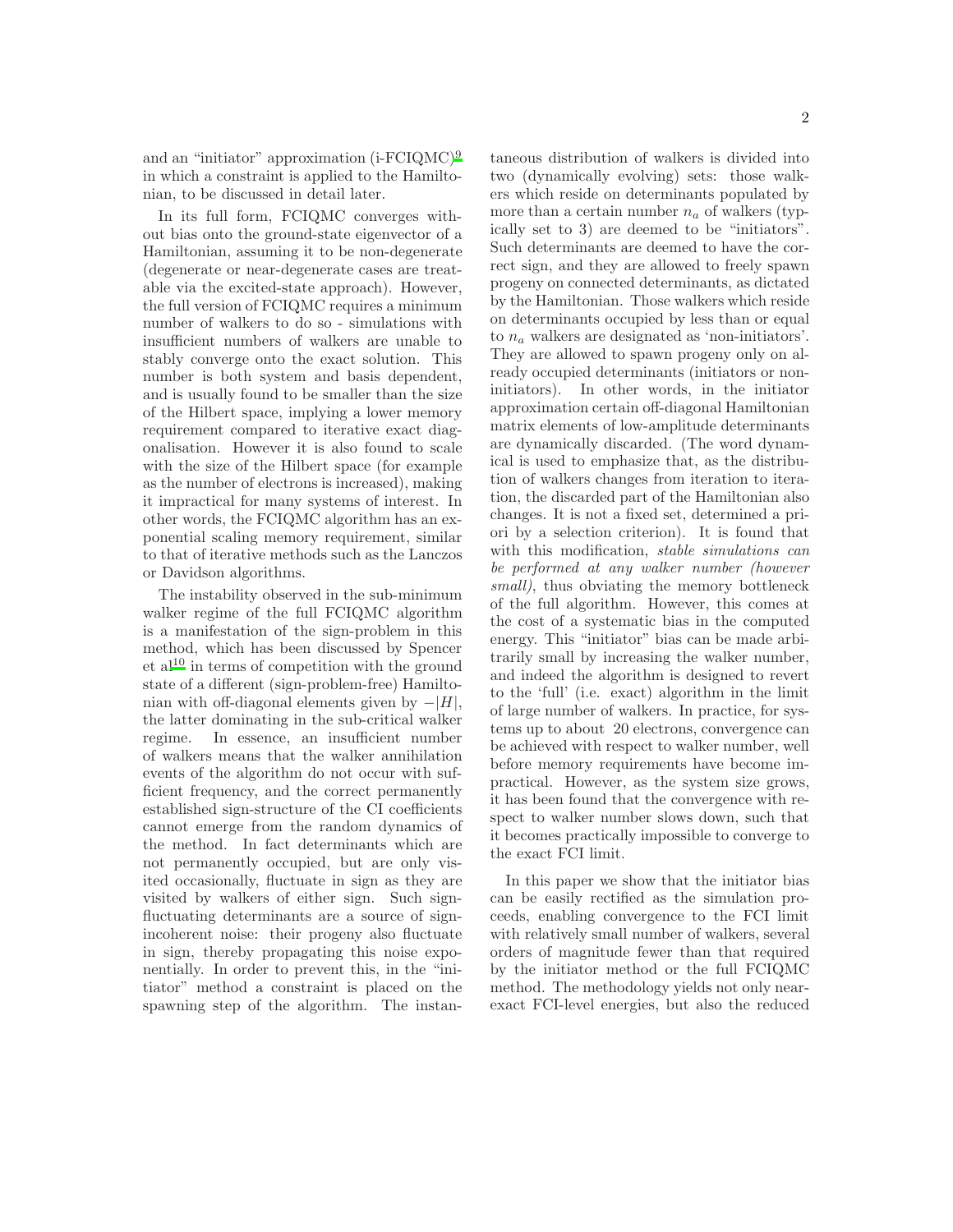density matrices can be obtained via replica method<sup>[11](#page-10-9)</sup>, enabling property calculation. The latter will be the subject of a forthcoming publication.

Recently Blunt<sup>[12](#page-10-10)</sup> has proposed a perturbative correction to estimate the initiator error with respect to a variational estimate of the i-FCIQMC energy obtained from the reduced density matrices. This method is in the spirit of the Epstein-Nesbet PT2 correction<sup>[13](#page-11-0)[,14](#page-11-1)</sup> of the selected CI methods such as CIPSI<sup>[15](#page-11-2)</sup>, Heatbath  $CI^{16}$  $CI^{16}$  $CI^{16}$ , and other adaptive methods<sup>[17](#page-11-4)-20</sup>. These methods can be used to extrapolate to the  $E_{PT2} \rightarrow 0$  limit, thereby producing estimates of the FCI energy. However they crucially rely on efficient hybrid stochastic means to obtain the perturbative energy corrections, and do not easily yield corrections to the wavefunctions without substantial computational overhead. This makes the calculation of properties at the corresponding level of accuracy (i.e. approaching FCI) very difficult.

 $Ten-no<sup>21</sup>$  $Ten-no<sup>21</sup>$  $Ten-no<sup>21</sup>$  has discussed the initiator approximation in terms of size inconsistency error, and has proposed several ways to mitigate this via coupled electron pair type approximations. The method proposed here has a resemblance to these concepts, but the form of the correction is different, being adapted to each non-initiator determinant rather than prescribed, and vanishes in the larger walker limit and thereby ensuring exactness in that limit.

Incremental many-body expansions (MBE) of FCI[22](#page-11-7)[–24](#page-11-8) offer an alternative approach to the FCI problem, but do involve a large number of sub-space CASCI diagonalisations, which for large systems may become too large for deterministic diagonalisation. In such problems the method to be discussed below could be used in conjunction with MBE-type methods to alleviate those bottlenecks.

Another highly promising approach that could benefit from the present methodology is the cluster-analysis-driven (CAD) FCIQMC methodology of Piecuch and coworkers<sup>[25](#page-11-9)[,26](#page-11-10)</sup>, who solve the CCSD amplitude equations in the presence of the  $T_3$  and  $T_4$  amplitudes extracted from FCIQMC propagations. If the  $T_3$  and  $T_4$  amplitudes are exact, the resulting energies from these equations are also exact (i.e. equivalent to FCI). Piecuch et al have demonstrated this for small systems such as the water molecule, yielding exact energies from information derived from relatively short FCIQMC propagations. The present methodology may be a route to accurate  $T_3$  and  $T_4$  amplitudes at an affordable cost for larger systems, and would result in a very powerful combination of Coupled Cluster theory and FCIQMC.

The structure of this paper is as follows. We first review the initiator FCIQMC method and identify a source of bias which results from the initiator approximation. We then discuss a method which we call the adaptive-shift method to unbias for this error on the fly, and discuss its implementation. Next we show how this methods works in the case of butadiene and benzene in double-zeta basis sets. We end with some concluding remarks on future perspectives.

#### II. THE INITIATOR AND ADAPTIVE SHIFT METHODS

We begin by reviewing the main concepts behind FCIQMC and i-FCIQMC algorithms. The imaginary-time Schrödinger equation for the wavefunction  $\Psi$  is:

<span id="page-2-0"></span>
$$
-\partial_t \Psi = (\hat{H} - E)\Psi = 0 \tag{1}
$$

 $\Psi$  is expanded in an FCI basis:

$$
\Psi = \sum_{i} c_i |D_i\rangle \tag{2}
$$

where the coefficients  $c_i$  are to be determined to achieve the stationarity condition implied by Eq. [1.](#page-2-0) In FCIQMC in its original formulation, a distribution of  $N_w$  signed walkers  ${i_1, i_2, ..., i_{\gamma}, ..., i_{N_w}}$ ) of unit amplitude ({ $s_{\gamma}$  =  $\pm 1$ ,  $N_w = \sum_{\gamma} |s_{\gamma}|$  is invoked, such that  $c_i$  coefficients are given via the relation

<span id="page-2-1"></span>
$$
c_i \propto \sum_{\gamma} s_{\gamma} \delta(i_{\gamma} - i) \equiv N_i \tag{3}
$$

In a subsequent development of  $FCIQMC^{27,28}$  $FCIQMC^{27,28}$  $FCIQMC^{27,28}$  $FCIQMC^{27,28}$ , the weights  $s_{\gamma}$  were generalised to floating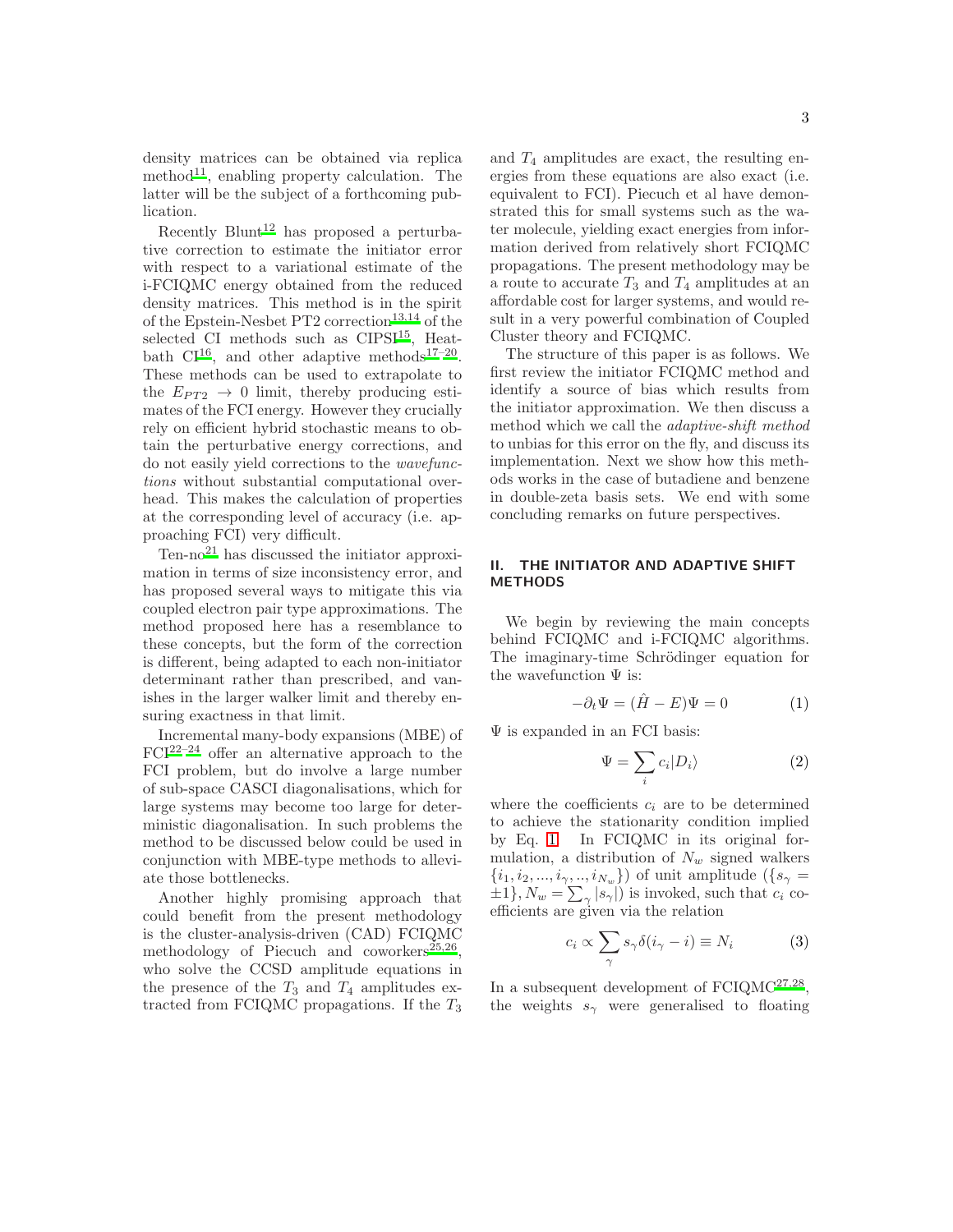point numbers with the condition  $|s_{\gamma}| \geq s_{cut}$ , where  $s_{cut}$  denotes the minimum amplitude of a walker, here taken to be 1. This modification allows for a much finer resolution of the instantaneous wavefunction to be achieved without permanent storage of excessively small determinant weights, and leads to faster convergence with population, and smoother convergence with imaginary time. This version of the algorithm, as implemented in the NECI  $\text{code}^{29}$  $\text{code}^{29}$  $\text{code}^{29}$ with floating point walker weights, is the one we will employ in this study.

According to Eq[\(1\)](#page-2-0) and Eq[\(3\)](#page-2-1),  $c_i$  is proportional to the signed number of walkers,  $N_i$ , on determinant  $|D_i\rangle$ . The walker population dynamics is governed by:

$$
-\partial_t N_i = (H_{ii} - (E_{HF} + S))N_i + \sum_{j \neq i} H_{ij}N_j4)
$$

where  $S$  is the applied shift, which at convergence (keeping the number of walkers fixed) equals the exact correlation energy. The population dynamics is implemented via the three FCIQMC steps of spawning, diagonal death and walker annihilation. For more details the reader is referred to<sup>[1](#page-10-0)</sup>. In practice, a time-average can be taken in the long-time limit, so that  $c_i \propto \langle N_i \rangle_t$ .

In the initiator method, the master equation is modified as follows.

$$
-\partial_t N_i = (H_{ii} - (E_{HF} + S))N_i + \sum_{j \neq i} \tilde{H}_{ij}(N_i, N_j)N_j
$$
\n(5)

Г

where

$$
\tilde{H}_{ij}(N_i, N_j) = \begin{cases} H_{ij} \text{ if } |N_j| > n_a \text{ or } N_i \neq 0\\ 0 \text{ otherwise} \end{cases} (6)
$$

 $\hat{H}$  is the population-dependent truncated Hamiltonian. In practice, the initiator algorithm is implemented as follows: for an noninitiator determinant, say  $i$ , an attempt is made to spawn onto any of its connected determinants, say  $i$ , with probability proportional to  $H_{ij}$ . If j is found to be empty the move is rejected. The initiator rule therefore suppresses spawning events from low-amplitude determinants (the non-initiators) onto empty sites. If these are not suppressed (as in the full method), it is found that there is an extremely rapid, exponential, increase in walker population which is difficult to control (until the annihilation events become sufficiently frequent to counter this rapid exponential growth). It is important to note that all spawns onto occupied sites are however allowed, and therefore the initiator modification to the Hamiltonian is quite subtle and dynamic: as the number of walkers increases, an increasing amount of the Hilbert space becomes populated, and as a result there are fewer initiator-rule rejections. On the other hand, for not very large walker populations, it is typically found that the majority of non-initiator spawns are disallowed (rejected Monte Carlo moves), because, for a typical non-initiator, the number of occupied neighbouring determinants (its local Hilbert space) is quite sparsely populated. As a result, many Hamiltonian matrix elements belonging to a non-initiator determinant are effectively zeroed, meaning that the local Hilbert space is underpopulated, as compared to what it would be if the fully unconstrained Hamiltonian were to be applied. This leads to an under-sampling bias, since the feedback from the local Hilbert space onto the determinant is also smaller than it should be. It is this bias that we wish to rectify.

To account for this bias, we now modify the shift applied to a non-initiator determinant, such that instead of applying the full shift,  $S$ , we apply instead a *local* shift  $S_i$ , appropriate for that determinant:

$$
S_i = S \times p_{acc}[D_i] \tag{7}
$$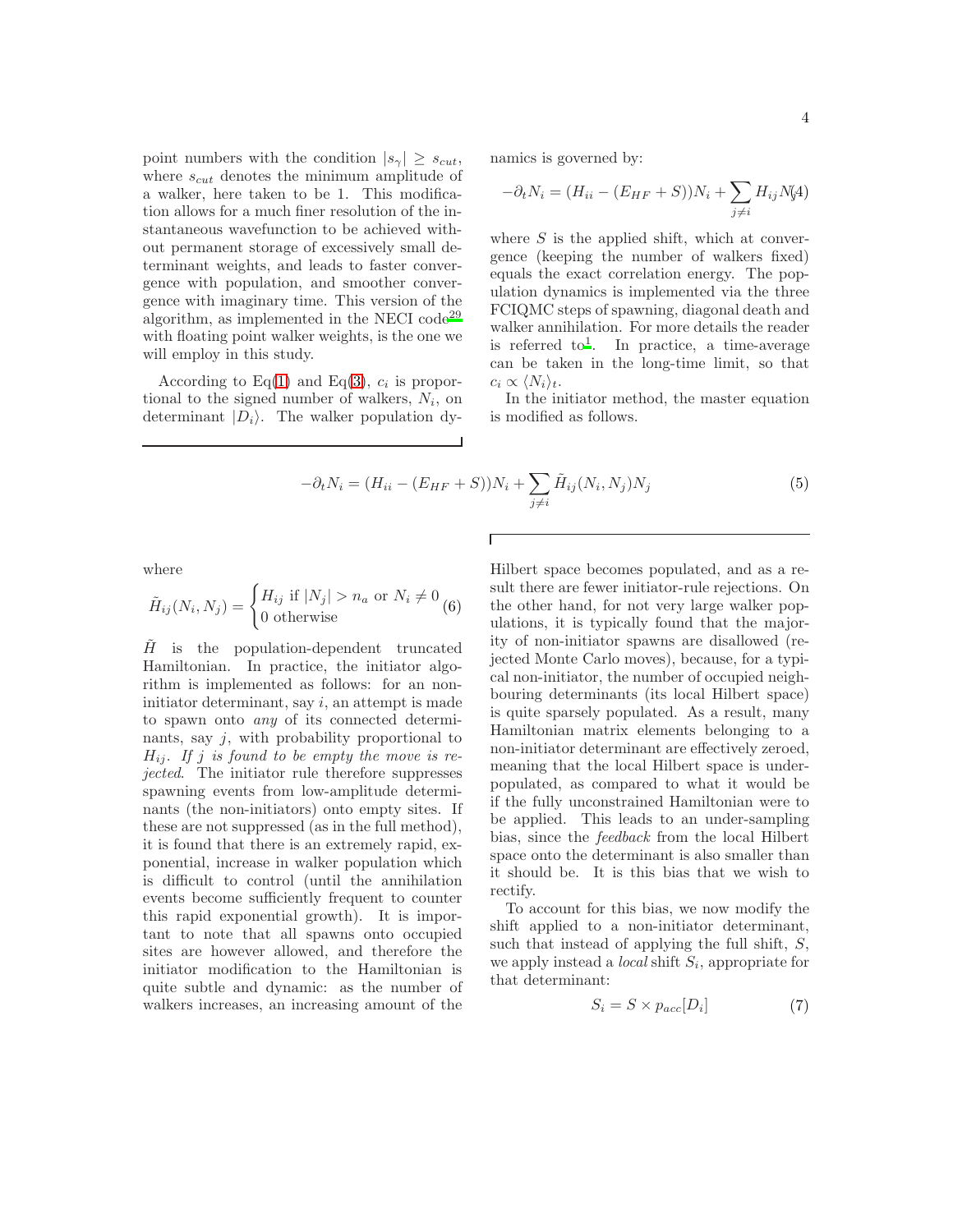where  $p_{acc}[D_i]$  is measured in the simulation itself by monitoring the fraction of spawns from  $|D_i\rangle$  that have been accepted or rejected owing to the initiator rule. In other words, the master equation for a non-initiator is modified as:

$$
-\partial_t N_i = (H_{ii} - (E_{HF} + S_i))N_i + \sum_{j \neq i} \tilde{H}_{ij}(N_i, N_j)N_j
$$
\n
$$
(8)
$$

This equation defines the adaptive-shift method, in which the shift being applied to non-initiators is modified (reduced) according the rejection probabilities of attempted spawns. In order to obtain  $p_{acc}[D_i]$ , we accumulate two sums, over the accepted  $(A_i)$  and rejected  $(R_i)$  spawns respectively, from  $D_i$ :

$$
A_i = \sum_{j \in accepted} w_{ij} \tag{9}
$$

$$
R_i = \sum_{j \in rejected} w_{ij} \tag{10}
$$

$$
p_{acc}[D_i] = \frac{A_i}{A_i + R_i} \tag{11}
$$

 $w_{ij}$  is a weight to be assigned for each attempted  $i \rightarrow j$  spawn, whose form will be derived shortly from perturbation theory. For the moment let us note that if the determinant  $|D_i\rangle$  becomes an initiator, the full shift is applied, since in that case  $R_i = 0$  and therefore  $p_{acc}[D_i] = 1$ . Similarly, as the number of walkers  $N_w$  increases, the local Hilbert space surrounding  $D_i$  becomes populated and in that case also  $p_{acc} \rightarrow 1$ , i.e.

<span id="page-4-0"></span>
$$
\lim_{N_w \to \infty} p_{acc}[D_i] = 1 \text{ for all } i \tag{12}
$$

The full master equation of FCIQMC is therefore re-obtained in the large walker limit.

The simplest choice to make for the weights,  $w_{ij}$  is to set them all to be unity. This choice is actually acceptable, in that it ensures the crucial limit of Eq. [\(12\)](#page-4-0). However it ignores the fact that not all determinants  $j$  in the local Hilbert space of i can be expected to have equal weight, especially in ab initio Hamiltonians where the different  $j$  can be coupled to  $i$ with non-uniform matrix element magnitudes  $|H_{ij}|$ , and also can have strongly varying local energies  $H_{jj}$ . To take into account the expected non-uniformity in the importance of the determinants in the local Hilbert space of i, we can appeal to the concepts behind Löwdin downfolding[30](#page-11-14). In that procedure, if a determinant  $j$  is to be downfolded into  $i$ , then the off-diagonal Hamiltonian matrix element  $H_{ij}$  is zeroed, and the diagonal matrix element  $H_{ii}$  is changed by  $H_{ij}^2/(E_0 - H_{jj})$ , where  $E_0$  is the exact energy. This therefore constitutes an effective reduction in the energy of  $i$ . This is a second-order perturbation theory argument:  $H_{ij}/(E_0-H_{jj})$  represents the first-order perturbative amplitude of  $D_j$  due to  $D_i$ , and the further factor of  $H_{ij}$  represents the feed-back from  $D_j$  to  $D_i$ . The overall effect is then well-known perturbation expression. Garniron et  $al<sup>31</sup>$  $al<sup>31</sup>$  $al<sup>31</sup>$  have recently used a similar argument to dress effective Hamiltonians obtained within a CIPSI selected-CI approach.

Motivated by this perturbation theory argument, we define  $w_{ij}$ , the weight assigned to attempted spawn on  $D_j$  from  $D_i$ , to be:

$$
w_{ij} = \frac{|H_{ij}|}{H_{jj} - E_0}
$$
 (13)

Physically this is the neglected amplitude on  $D_i$  due to a walker on  $D_i$  based on perturbation theory. Although as an estimate of the neglected amplitude this cannot be exact, in practice the errors made by the perturbation theory estimate are largely inconsequential, since the unbiasing procedure is constructed to become small and eventually disappear in the large walker limit.

From an implementation point of view, this form of  $w_{ij}$  imposes a small overhead compared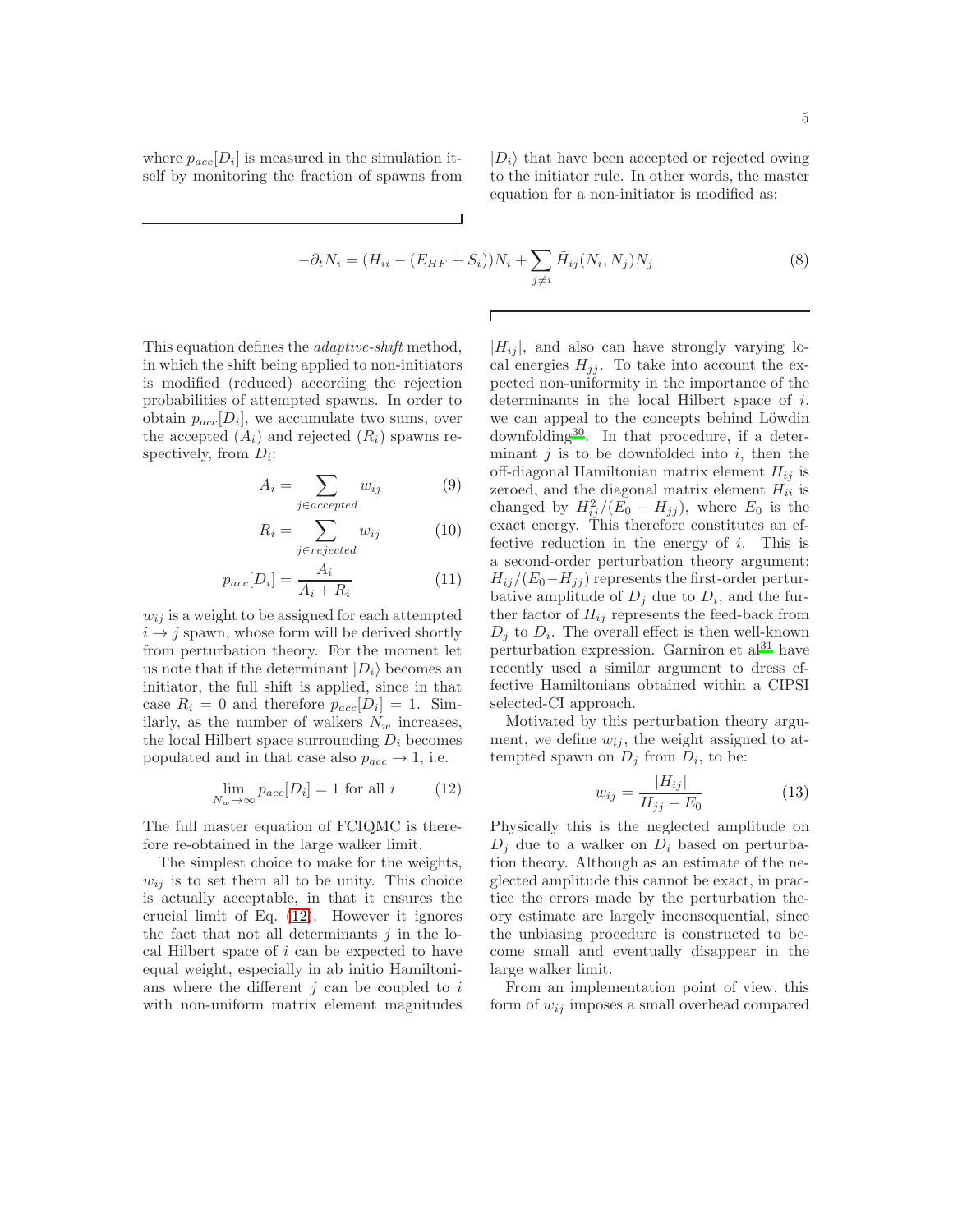to a standard initiator algorithm, since the energy  $H_{ij}$  of determinant  $D_i$  of an attempted spawn must be calculated even if the move is going to be rejected (in the standard algorithm  $H_{jj}$  is calculated only if the spawn onto  $D_j$  is accepted). However this overhead turns out be a negligible compared with the benefits of the methodology in terms of speed of convergence with respect to walker number.

#### III. RESULTS

#### A. Butadiene

We first apply the adaptive-shift FCIQMC method to the butadiene molecule in an ANO-L-pVDZ basis (22 electrons in 82 orbitals), which has proven challenging for the normal initiator method. For example, initiator calculations with  $10<sup>9</sup>$  walkers with the conventional method yielded an energy of  $-155.5491(4)$ a.u.<sup>[32](#page-11-16)</sup>, which is some 8 mH above a DMRG calculation  $(-155.5573)$  obtained with a large (6000) number of renormalised functions[33](#page-11-17) . Whilst the exact energy for this system is not known, it can be expected to be only slightly lower than this, most likely within a mH, and other highly accurate methods are consistent with this:  $CCSDT(Q)$  yields  $-155.55756$ and CCSDTQ −155.55738, whilst extrapolated HCIPT2 yields  $-155.5582(1)^{34}$  $-155.5582(1)^{34}$  $-155.5582(1)^{34}$ .

For the present study, as in the original study[32](#page-11-16), restricted Hartree-Fock orbitals were used. The calculations were done by starting 100 walkers on the HF determinant, and growing the population (using  $S = 0$ ) until  $N_w$  reached the target population, after which the shift was allowed to vary, in adaptive shift mode. The target populations were set to 10M, 50M, 100M and 200M walkers. (In the final case, the 200M walker simulations were grown from the equilibrated 100M walker simulations). In order to assess the dependence of the results on the initiator parameter  $n_a$ , three independents sets of calculations were performed, using  $n_a = 3, 10, 20$ . The calculations were run for 50000 time-steps, using a time set of  $\Delta \tau = 10^{-3}$  a.u. We used a semi-stochastic space<sup>[27](#page-11-11)</sup> of  $|\mathcal{D}| = 10^3 (10^4)$  for the systems up to 100M (200M) walkers, selected from the most populated determinants 1000 time-steps after variable shift mode had been reached, this being the ('pops-core') protocol in the NECI code<sup>[28](#page-11-12)</sup>. A trial wavefunction space of  $|\mathcal{T}| = 10$  of the leading determinants was also used to compute projected energies. For systems dominated by one determinant as in the present case, the results obtained from projections on the Hartree-Fock determinant and the trial wavefunction are found to be very similar. For example, at 200M walkers with  $n_a = 10$ , the trial wavefunction and the HF projected energy both yield an energy of  $-155.5583(2)$ , i.e. in agreement down to a stochastic error of 0.2 mH. Similar (albeit very slightly worse) agreement is found in the smaller, 10M walker, simulation  $(-155.5523(3)$  and  $-155.5524(4)$  for the trial and HF-projected wavefunctions respectively). For consistency, all results reported below will be based on the trial wavefunction projected energies.

As a control, a similar set of calculations were run in the normal initiator mode (at target populations 10M, 100M and 200M), with the three values of initiator parameter.

Trajectories of the calculations are shown in Fig. [1,](#page-7-0) for the standard initiator and adaptive shift methods, for different values of  $n_a$ . In all cases, the simulations converge from the Hartree-Fock determinant to their equilibrium, steady-state, distribution within ∼ 10000 iterations (i.e. 10 a.u. of imaginary time), and are thereafter stable, exhibiting small fluctuations of a few mH. However, it is evident that the standard initiator method incurs a noticeable bias relative to the benchmark, whereas the three adaptive runs, with the very different values of the initiator threshold, all agree extremely well with the benchmark. The larger values of  $n_a$  tend to exhibit smaller fluctuations in the projected energy. This is because with the larger values of  $n_a$ , the reference (HF) population, as well as those of the singles and doubles, tends to be higher than when small  $n_a$  is used, leading to smaller fluctuations in the pro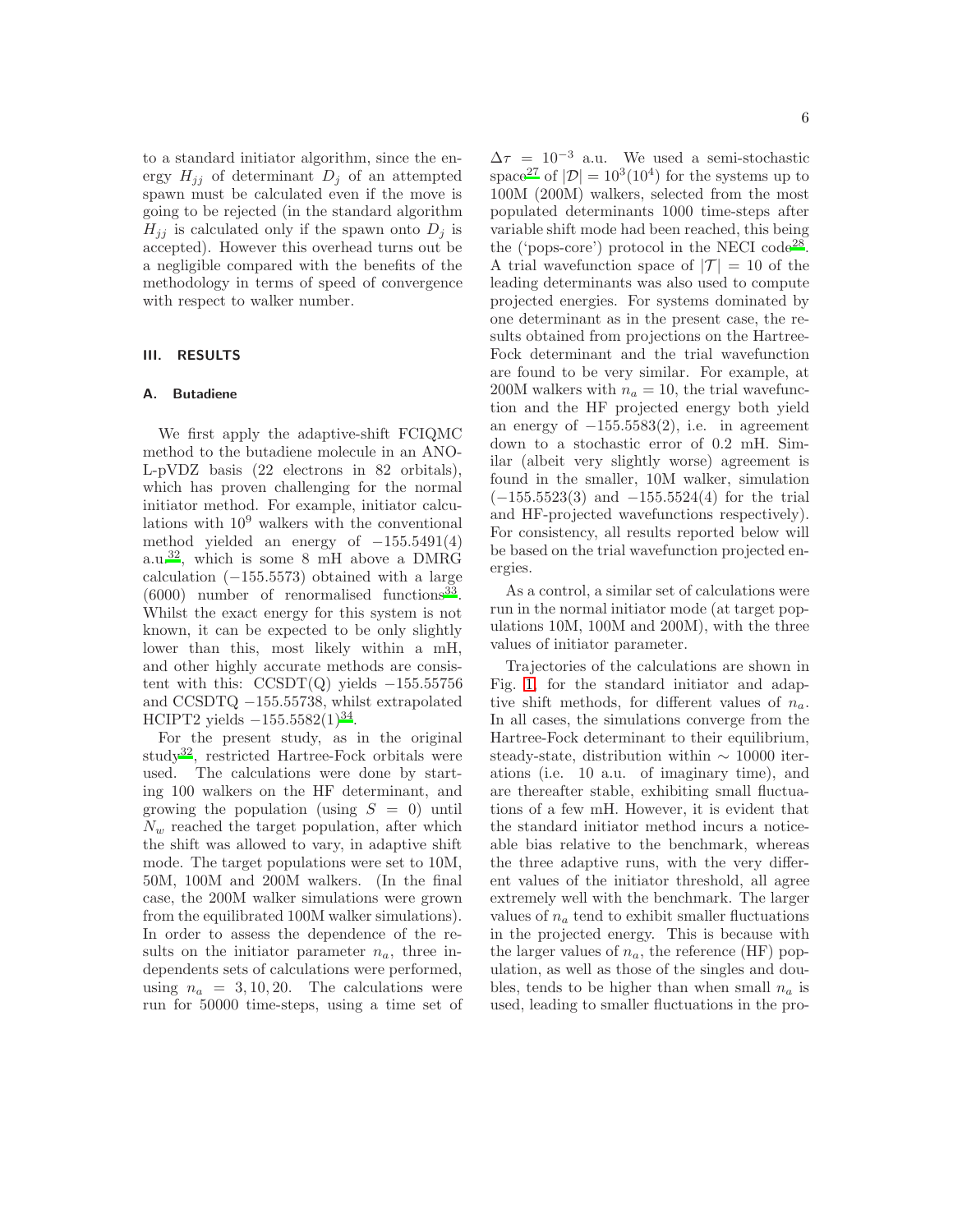jected energy.

The full results of the butadiene simulations are shown in Table [I,](#page-8-0) and in Fig. [2.](#page-8-1) It is clear that the adaptive shift simulations, irrespective of the value of the initiator parameter used, converge to a narrow range of energies, ranging from  $-155.5578(2)$  to  $-155.5583(2)$ , which are in very good agreement with the benchmark value. The fact that the result is largely independent of the initiator value is remarkable: the different values of the initiator parameter lead to calculations with very different number of initiators in the simulations: for example, at 200M walkers the  $n_a = 3$  simulation has  $6 \times 10^5$ initiator determinants, whilst the  $n_a = 20$  simulation has  $5 \times 10^4$ , an order of magnitude fewer. Yet the fact that the projected energies are essentially independent of this implies that the adaptive shift method is correctly removing the under-sampling bias of each non-initiator, so that the ratio of the amplitude of a given noninitiator to the reference determinant is correct, this being the necessary requirement to obtain the exact energy.

#### B. Benzene

Next we report adaptive shift calculations on the ground state of the benzene molecule in a cc-pVDZ basis (30 electrons in 108 orbitals), at the experimental geometry given on the NIST website (see Supplemental Material). In a  $D_{2h}$  point group, the Hilbert space is  $\sim 10^{35}$ . CASSCF(6,12) orbitals were used, as in a previous study using linearised coupled clus-ter theory<sup>[35](#page-11-19)</sup>. Similar to the butadiene calculations, calculations were performed at three values of the initiator parameter,  $n_a = 3, 10, 20$ , with walkers in the range 100M to 1.6B. The semi-stochastic and trial-wavefunction spaces were also similarly chosen. Trajectories of the 100M walkers simulations are shown in Fig. [3.](#page-9-0) The behaviour observed for this much larger system is similar to that of butadiene, with a noticeable initiator bias in the normal initiator method (∼ 20 mH at 1.6B walkers at  $n_a = 3$ , and a much reduced error in the adaptive shift simulations. The complete results are shown in Fig. [4.](#page-10-11) It is seen that even with 10<sup>8</sup> walkers, excellent energies are obtained,  $-231.589(1)$  at  $n_a = 3, -231.5833(7)(n_a =$ 10), and  $-231.5818(2)(n_a = 20)$ , to be compared with the  $\text{CCSDT}(Q)$  value ( $-231.58416$ ). Compared to the butadiene simulation, the fluctuations in the instantaneous projected energy are somewhat larger, about 20 mH rather than 5 mH, but given the much larger size of the problem with increased connectivity around each determinant of a factor of  $\sim$  4, this is not surprising. As the walker number is increased to 1.6B, these numbers converge into a narrower range of less than 1.6 mH:  $-231.5858(2)$  ( $n_a = 3$ ),  $-231.5853(6)$   $(n_a = 10)$ ,  $-231.5841(3)$   $(n_a =$ 20). The main difference observed here, compared to butadiene, is that the  $n_a = 3$  simulation converges from below, with an overshoot of about 4 mH before rising to the above value. The two larger initiator parameters potentially also exhibit overshoots, but these are much smaller, about 1 mH, and well within within the stochastic fluctuations of simulation, as demonstrated in the zoom-in of the  $n_a = 10$  simulation Fig.[\(3\)](#page-9-0). Overall, it is difficult to pinpoint the energy with higher accuracy than 1 mH, and we would suggest that the exact answer lies within a mH of −231.585, which is consistent with the  $CCSDT(Q)$  energy of  $-231.58416$ .. Normally for such systems dominated by dynamical correlation, the CC hierarchy converges from above, and our best estimate of −231.585 is indeed slightly below the  $\text{CCSDT}(Q)$  value.

#### IV. CONCLUDING REMARKS

In conclusion, we have demonstrated an adaptive-shift method to unbias the initiator bias on the fly in an i-FCIQMC calculation, resulting in highly accurate simulations of sizeable systems such as benzene/cc-pVDZ. Near-FCI quality energies can be obtained with drastically reduced number of walkers as compared to the standard initiator method. The internal consistency of the methodology is demonstrated by the fact that the dependence of the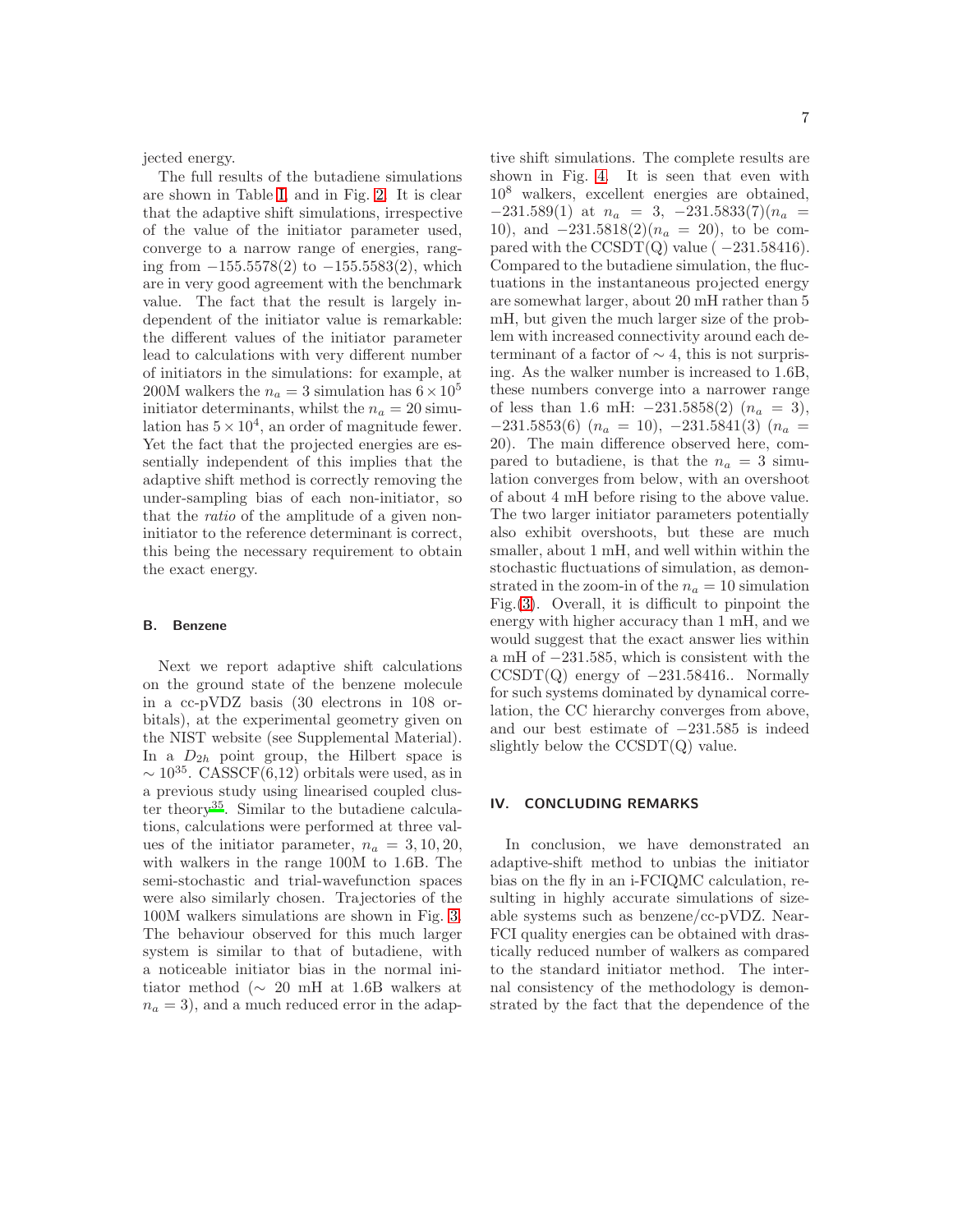

<span id="page-7-0"></span>FIG. 1. Total energy trajectories of 100M walker FCIQMC simulations of butadiene/ANO-L-pVDZ, using the standard initiator (top panel) and adaptive shift method (2nd, 3rd and 4th panels with  $n_a = 3, 10, 20$ respectively). The 5th panel is a zoom-in of the  $n_a = 10$  simulation. The extrapolated HCIPT2 result of  $-155.5582$  is used as the benchmark.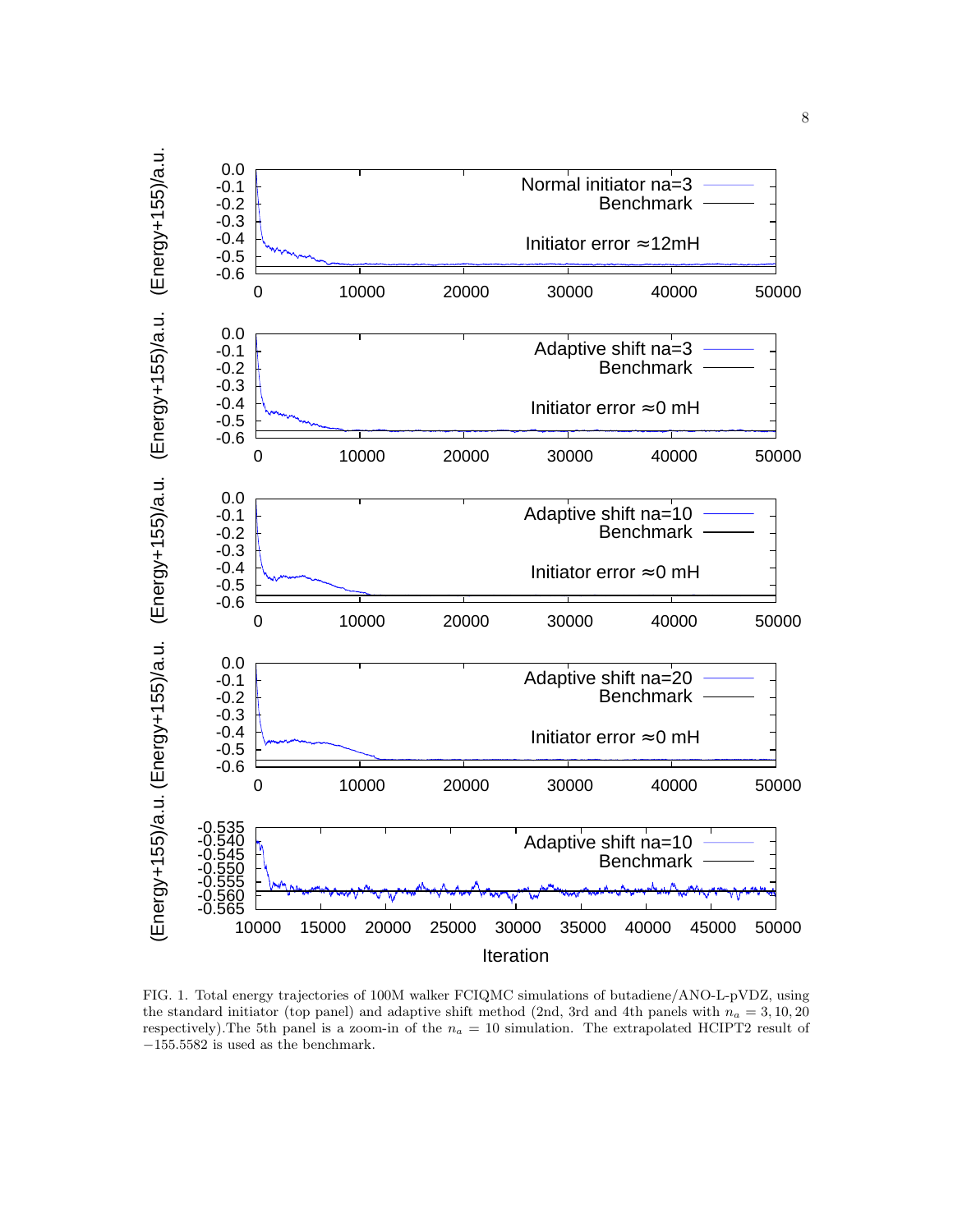|                   | Initiator   |                                     |             | Adaptive shift |             |             |
|-------------------|-------------|-------------------------------------|-------------|----------------|-------------|-------------|
| $N_w/10^6$        | $n_a=3$     | $n_a=10$                            | $n_a=20$    | $n_a=3$        | $n_a=10$    | $n_a=20$    |
| 10                |             | $-.5338(4)$ $-.5194(3)$             | $-.5092(3)$ | $-.5532(7)$    | $-.5523(3)$ | $-.5517(2)$ |
| 50                |             |                                     |             | $-.5575(5)$    | $-.5577(3)$ | $-.5555(2)$ |
| 100               | $-.5459(2)$ | $-.5438(1)$                         | $-.5399(2)$ | $-.5583(3)$    | $-.5584(2)$ | $-.5574(2)$ |
| 200               |             | $-.5465(2)$ $-.5453(1)$ $-.5431(1)$ |             | $-.5581(2)$    | $-.5583(2)$ | $-.5578(2)$ |
| CCSD(T)           |             |                                     |             |                |             | $-.5550$    |
| CCSDT(Q)          |             |                                     |             |                |             | $-.5576$    |
| $DMRG-6000$       |             |                                     |             |                |             | $-.5573$    |
| $HCIPT2$ (extrap) |             |                                     |             |                |             | $-.5582(1)$ |

<span id="page-8-0"></span>

<span id="page-8-1"></span>FIG. 2. Total energies of butadiene/ANO-L-pVDZ for both normal initiator and adaptive shift methods, as a function of the number of walkers, for three values of the initiator parameter  $n_a$ .

method on the initiator parameter is largely removed, enabling converged results to be obtained even with large values of the initiator parameter. The advantage of using a large initiator parameter is that the reference population is much larger, leading to smaller fluctuations in the simulations. The latter will prove very useful in multireference systems, where populations on the reference determinants tend to be small, and require large initiator thresholds for stabilisation. The fact that we can now correctly unbias the simulations even when the initiator threshold is large will be extremely beneficial in the treatment of strongly correlated, multireference systems, which we will return to in subsequent work. In addition, in contrast to methods which rely on extrapolations to the FCI limit to achieve accuracy, the present method yields near-exact density matrices, which can be used to calculate properties. This will be the subject of a forthcoming publication.

#### V. SUPPLEMENTARY MATERIAL

The geometry of the benzene molecule used in this study is specified in the Supplementary material file.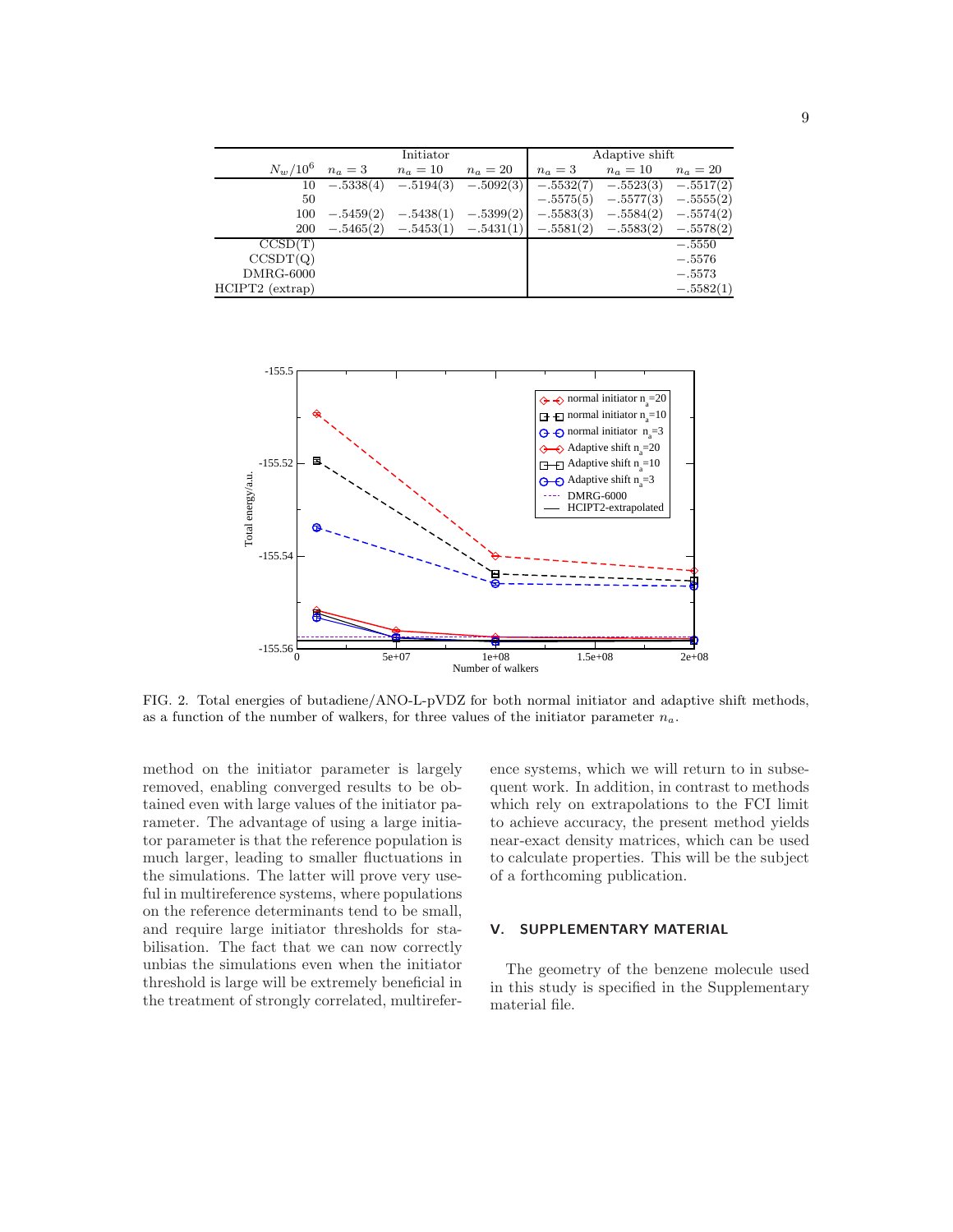

<span id="page-9-0"></span>FIG. 3. Total energy trajectories of 100M walker FCIQMC simulations of benzene/cc-pVDZ, using the standard initiator (top panel) and adaptive shift method (2nd, 3rd and 4th panels with  $n_a = 3, 10, 20$ respectively). The 5th panel is a zoom-in of the  $n_a = 10$  simulation.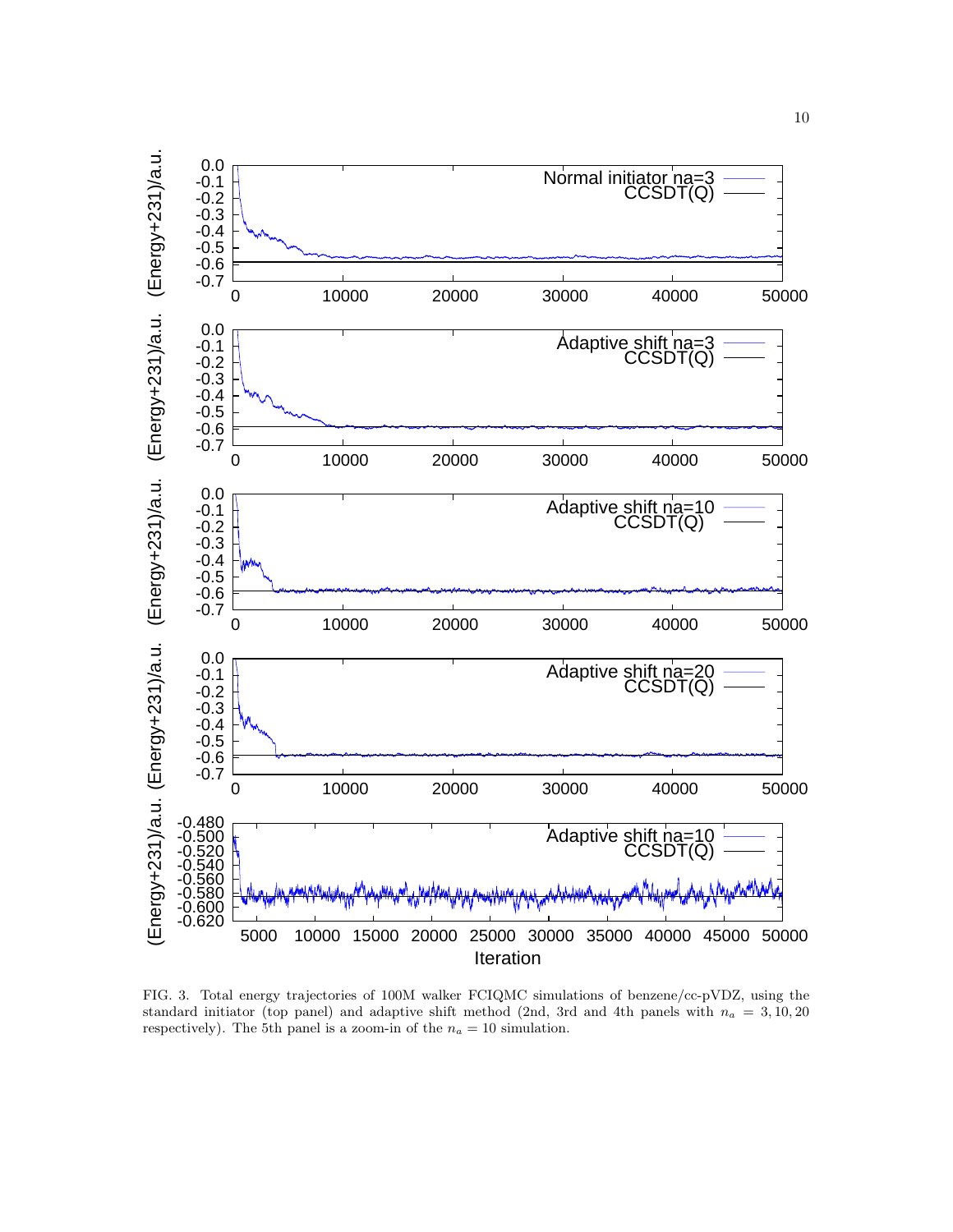

<span id="page-10-11"></span>FIG. 4. Total energy of benzene/cc-pVDZ with walker number for different initiator parameters, for the standard initiator and adaptive shift methods

### VI. ACKNOWLEDGEMENTS

The authors gratefully acknowledge funding from the Max Planck Society.

- <span id="page-10-0"></span><sup>1</sup>G. H. Booth, A. J. W. Thom, and A. Alavi,
- [The Journal of Chemical Physics](http://dx.doi.org/10.1063/1.3193710) 131, 054106 (2009).
- <span id="page-10-1"></span><sup>2</sup>N. S. Blunt, S. D. Smart, G. H. Booth, and A. Alavi,
- [The Journal of Chemical Physics](http://dx.doi.org/10.1063/1.4932595) 143, 134117 (2015).
- <span id="page-10-2"></span> ${}^{3}$ G. H. Booth, A. Grüneis, G. Kresse, and A. Alavi, Nature 493, 365 (2013).
- <span id="page-10-3"></span><sup>4</sup>K. Guther, W. Dobrautz, O. Gunnarsson, and A. Alavi, [Phys. Rev. Lett.](http://dx.doi.org/10.1103/PhysRevLett.121.056401) **121**, 056401 (2018).<br><sup>5</sup>H. Luo and A.
- <span id="page-10-4"></span><sup>5</sup>H. Luo and A. Alavi, [Journal of Chemical Theory and Computation](http://dx.doi.org/10.1021/acs.jctc.7b01257) 14, 1403 (2018), pMID: 29431996, [https://doi.org/10.1021/acs.jctc.7b01257.](http://arxiv.org/abs/https://doi.org/10.1021/acs.jctc.7b01257)
- $6W.$  Dobrautz, Phys. Rev. B **99**[, 075119 \(2019\).](http://dx.doi.org/10.1103/PhysRevB.99.075119)
- <span id="page-10-5"></span><sup>7</sup>A. J. Cohen, H. Luo, K. Guther, W. Dobrautz, D. P. Tew, and A. Alavi, [The Journal of Chemical Physics](http://dx.doi.org/ 10.1063/1.5116024) 151, 061101 (2019), [https://doi.org/10.1063/1.5116024.](http://arxiv.org/abs/https://doi.org/10.1063/1.5116024)
- <span id="page-10-6"></span><sup>8</sup>W. Dobrautz, S. D. Smart, and A. Alavi, [The Journal of Chemical Physics](http://dx.doi.org/10.1063/1.5108908) 151, 094104 (2019), [https://doi.org/10.1063/1.5108908.](http://arxiv.org/abs/https://doi.org/10.1063/1.5108908)
- <span id="page-10-7"></span><sup>9</sup>D. Cleland, G. H. Booth, and A. Alavi, [The Journal of Chemical Physics](http://dx.doi.org/10.1063/1.3302277) 132, 041103 (2010).
- <span id="page-10-8"></span><sup>10</sup>J. S. Spencer, N. S. Blunt, and W. M. Foulkes, [The Journal of Chemical Physics](http://dx.doi.org/10.1063/1.3681396) 136, 054110 (2012), [https://doi.org/10.1063/1.3681396.](http://arxiv.org/abs/https://doi.org/10.1063/1.3681396)
- <span id="page-10-9"></span><sup>11</sup>C. Overy, G. H. Booth, N. S. Blunt, J. J. Shepherd, D. Cleland, and A. Alavi, [The Journal of Chemical Physics](http://dx.doi.org/ 10.1063/1.4904313) 141, 244117 (2014), [https://doi.org/10.1063/1.4904313.](http://arxiv.org/abs/https://doi.org/10.1063/1.4904313)
- <span id="page-10-10"></span> $12$ N. S. Blunt, [The Journal of Chemical Physics](http://dx.doi.org/10.1063/1.5037923) 148, 221101 (2018), [https://doi.org/10.1063/1.5037923.](http://arxiv.org/abs/https://doi.org/10.1063/1.5037923)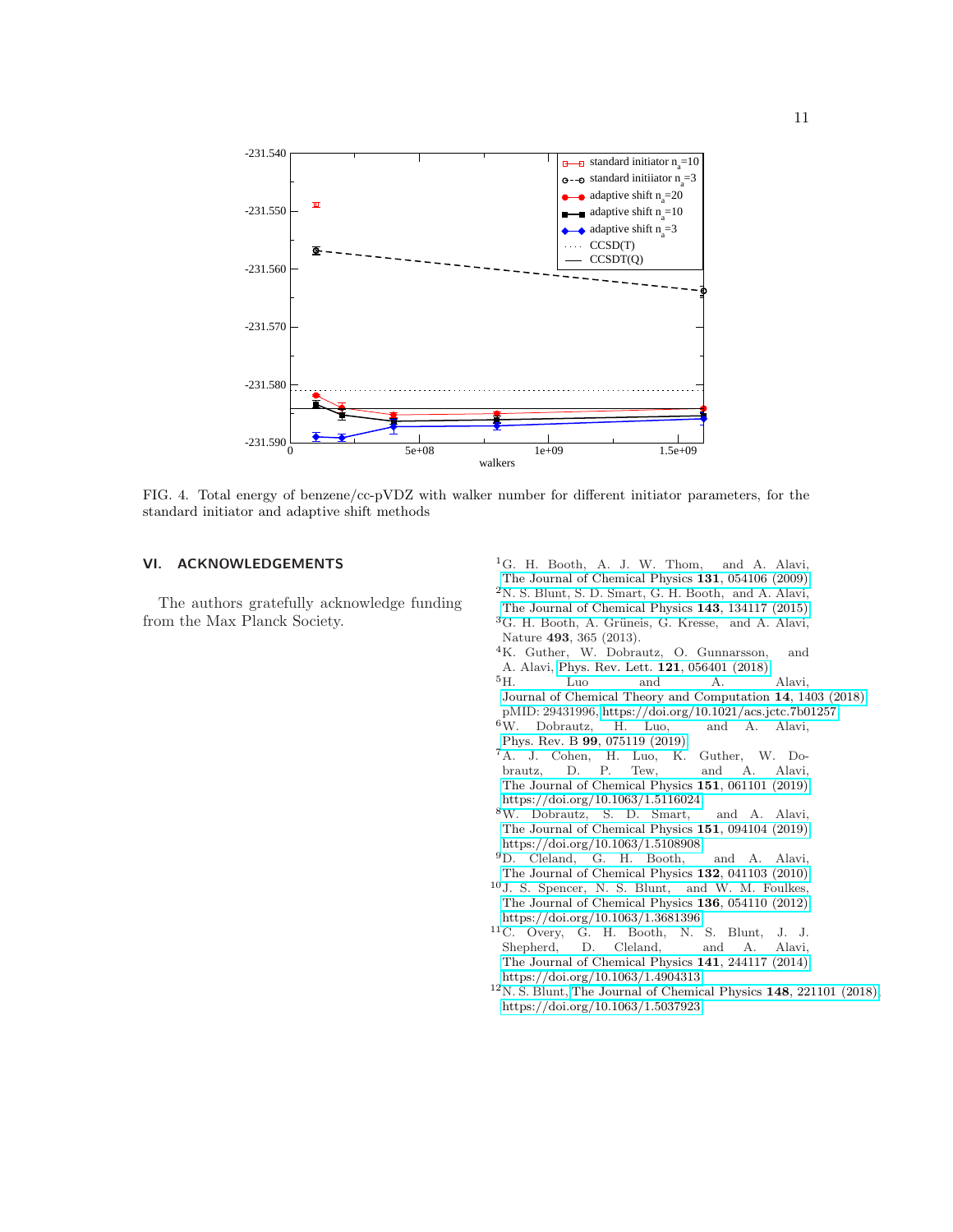- <span id="page-11-0"></span><sup>13</sup>Y. Garniron, A. Scemama, P.-<br>F. Loos, and M. Caffarel. Loos, and M. Caffarel, [The Journal of Chemical Physics](http://dx.doi.org/10.1063/1.4992127) 147, 034101 (2017), [https://doi.org/10.1063/1.4992127.](http://arxiv.org/abs/https://doi.org/10.1063/1.4992127)
- <span id="page-11-1"></span><sup>14</sup>S. Sharma, A. A. Holmes, G. Jeanmairet, A. Alavi, and C. J. Umrigar, [Journal of Chemical Theory and Computation](http://dx.doi.org/ 10.1021/acs.jctc.6b01028) 13, 1595 (2017) pe Journal of Physical Chemistry A 122, 2714 (2018),
- <span id="page-11-2"></span><sup>15</sup>B. Huron, J. P. Malrieu, and P. Rancurel, [The Journal of Chemical Physics](http://dx.doi.org/10.1063/1.1679199) 58, 5745 (1973), [https://doi.org/10.1063/1.1679199.](http://arxiv.org/abs/https://doi.org/10.1063/1.1679199)
- <span id="page-11-3"></span><sup>16</sup>A. Holmes, N. Tubman, and C. Umrigar,
- [Journal of Chemical Theory and Computation](http://dx.doi.org/10.1021/acs.jctc.6b00407) 12 (2016), 10.1021/acs.jctc.6b00407.
- <span id="page-11-4"></span><sup>17</sup>F. A. Evangelista, [The Journal of Chemical Physics](http://dx.doi.org/10.1063/1.4869192) 140, 124114 (2014),
- [https://doi.org/10.1063/1.4869192.](http://arxiv.org/abs/https://doi.org/10.1063/1.4869192)
- <sup>18</sup>N. M. Tubman, J. Lee, T. Y. Takeshita, M. Head-Gordon, and K. B. Whaley, [The Journal of Chemical Physics](http://dx.doi.org/ 10.1063/1.4955109) 145, 044112 (2016), [https://doi.org/10.1063/1.4955109.](http://arxiv.org/abs/https://doi.org/10.1063/1.4955109)
- <sup>19</sup>J. B. Schriber and F. A. Evangelista, [The Journal of Chemical Physics](http://dx.doi.org/10.1063/1.4948308) 144, 161106 (2016),  ${\frac{\text{https://doi.org/10.1063/1.4948308.}}{\text{I.iu}}}$  ${\frac{\text{https://doi.org/10.1063/1.4948308.}}{\text{I.iu}}}$  ${\frac{\text{https://doi.org/10.1063/1.4948308.}}{\text{I.iu}}}$  and M.
- <span id="page-11-5"></span>Liu and M. R. Hoffmann, [Journal of Chemical Theory and Computation](http://dx.doi.org/10.1021/acs.jctc.5b01099) 12, 1169 (2016), pMID: 26765279, [https://doi.org/10.1021/acs.jctc.5b01099.](http://arxiv.org/abs/https://doi.org/10.1021/acs.jctc.5b01099)
- <span id="page-11-6"></span> $21S$ . L. Ten-no, [The Journal of Chemical Physics](http://dx.doi.org/10.1063/1.5003222) 147, 244107 (2017), [https://doi.org/10.1063/1.5003222.](http://arxiv.org/abs/https://doi.org/10.1063/1.5003222)
- <span id="page-11-7"></span><sup>22</sup>J. J. Eriksen, F. Lipparini, and J. Gauss, [The Journal of Physical Chemistry Letters](http://dx.doi.org/10.1021/acs.jpclett.7b02075) 8, 4633 (2017), pMID: 28892390, [https://doi.org/10.1021/acs.jpclett.7b02075.](http://arxiv.org/abs/https://doi.org/10.1021/acs.jpclett.7b02075)
- <sup>23</sup>J. J. Eriksen and J. Gauss, arXiv:1910.03527 (2019).

<span id="page-11-8"></span> $24P$ . M. Zimmerman, [The Journal of Chemical Physics](http://dx.doi.org/10.1063/1.4977727) 146, 104102 (2017), [https://doi.org/10.1063/1.4977727.](http://arxiv.org/abs/https://doi.org/10.1063/1.4977727)

- <span id="page-11-9"></span><sup>25</sup>J. E. Deustua, I. Magoulas, J. Shen, and P. Piecuch, [The Journal of Chemical Physics](http://dx.doi.org/ 10.1063/1.5055769) 149, 151101 (2018), [https://doi.org/10.1063/1.5055769.](http://arxiv.org/abs/https://doi.org/10.1063/1.5055769)
- <span id="page-11-10"></span><sup>26</sup>J. E. Deustua, S. H. Yuwono, J. Shen, and P. Piecuch, [The Journal of Chemical Physics](http://dx.doi.org/ 10.1063/1.5090346) 150, 111101 (2019), [https://doi.org/10.1063/1.5090346.](http://arxiv.org/abs/https://doi.org/10.1063/1.5090346)
- <span id="page-11-11"></span><sup>27</sup>F. R. Petruzielo, A. A. Holmes, H. J. Changlani, M. P. Nightingale, and C. J. Umrigar, [Phys. Rev. Lett.](http://dx.doi.org/10.1103/PhysRevLett.109.230201) 109, 230201 (2012).
- <span id="page-11-12"></span><sup>28</sup>N. S. Blunt, S. D. Smart, J. A. F. Kersten, J. S. Spencer, G. H. Booth, and A. Alavi, [The Journal of Chemical Physics](http://dx.doi.org/ 10.1063/1.4920975) 142, 184107 (2015), [https://doi.org/10.1063/1.4920975.](http://arxiv.org/abs/https://doi.org/10.1063/1.4920975)
- <span id="page-11-13"></span><sup>29</sup>G. H. Booth, S. D. Smart, and A. Alavi, [Molecular Physics](http://dx.doi.org/10.1080/00268976.2013.877165) 112, 1855 (2014), [https://doi.org/10.1080/00268976.2013.877165.](http://arxiv.org/abs/https://doi.org/10.1080/00268976.2013.877165)
- <span id="page-11-14"></span> ${}^{30}P.$  Lowdin, J Chem Phys 19, 1396 (1951).<br> ${}^{31}Y.$  Garniron, A. Scemama, E.
- <span id="page-11-15"></span>Garniron, A. Scemama, E. Giner, M. Caffarel, and P.-F. Loos, [The Journal of Chemical Physics](http://dx.doi.org/ 10.1063/1.5044503) 149, 064103 (2018), [https://doi.org/10.1063/1.5044503.](http://arxiv.org/abs/https://doi.org/10.1063/1.5044503)<br> $^{32}$ C. Daday, S. Smart,
- <span id="page-11-16"></span>Daday, S. Smart, G. H. Booth, A. Alavi, and C. Filippi, [Journal of Chemical Theory and Computation](http://dx.doi.org/ 10.1021/ct300486d) 8, 4441 (2012), pMID: 26605604, [https://doi.org/10.1021/ct300486d.](http://arxiv.org/abs/https://doi.org/10.1021/ct300486d)
- <span id="page-11-17"></span><sup>33</sup>R. Olivares-Amaya, W. Hu, N. Nakatani, S. Sharma, J. Yang, and G. K.-L. Chan, [The Journal of Chemical Physics](http://dx.doi.org/ 10.1063/1.4905329) 142, 034102 (2015), [https://doi.org/10.1063/1.4905329.](http://arxiv.org/abs/https://doi.org/10.1063/1.4905329)
- <span id="page-11-18"></span> $34A.$  D. Chien, A. A. Holmes, M. Otten, C. J. Umrigar, S. Sharma, and P. M. Zimmerman, and P. M. Zimmerman,
- <span id="page-11-19"></span>
- pMID: 28263594, [https://doi.org/10.1021/acs.jctc.6b01028.](http://arxiv.org/abs/https://doi.org/10.1021/acs.jctc.6b01028) pMID: 29473750, [https://doi.org/10.1021/acs.jpca.8b01554.](http://arxiv.org/abs/https://doi.org/10.1021/acs.jpca.8b01554) <sup>35</sup>G. Jeanmairet, S. Sharma, and A. Alavi, [The Journal of Chemical Physics](http://dx.doi.org/10.1063/1.4974177) 146, 044107 (2017),
	- [https://doi.org/10.1063/1.4974177.](http://arxiv.org/abs/https://doi.org/10.1063/1.4974177)